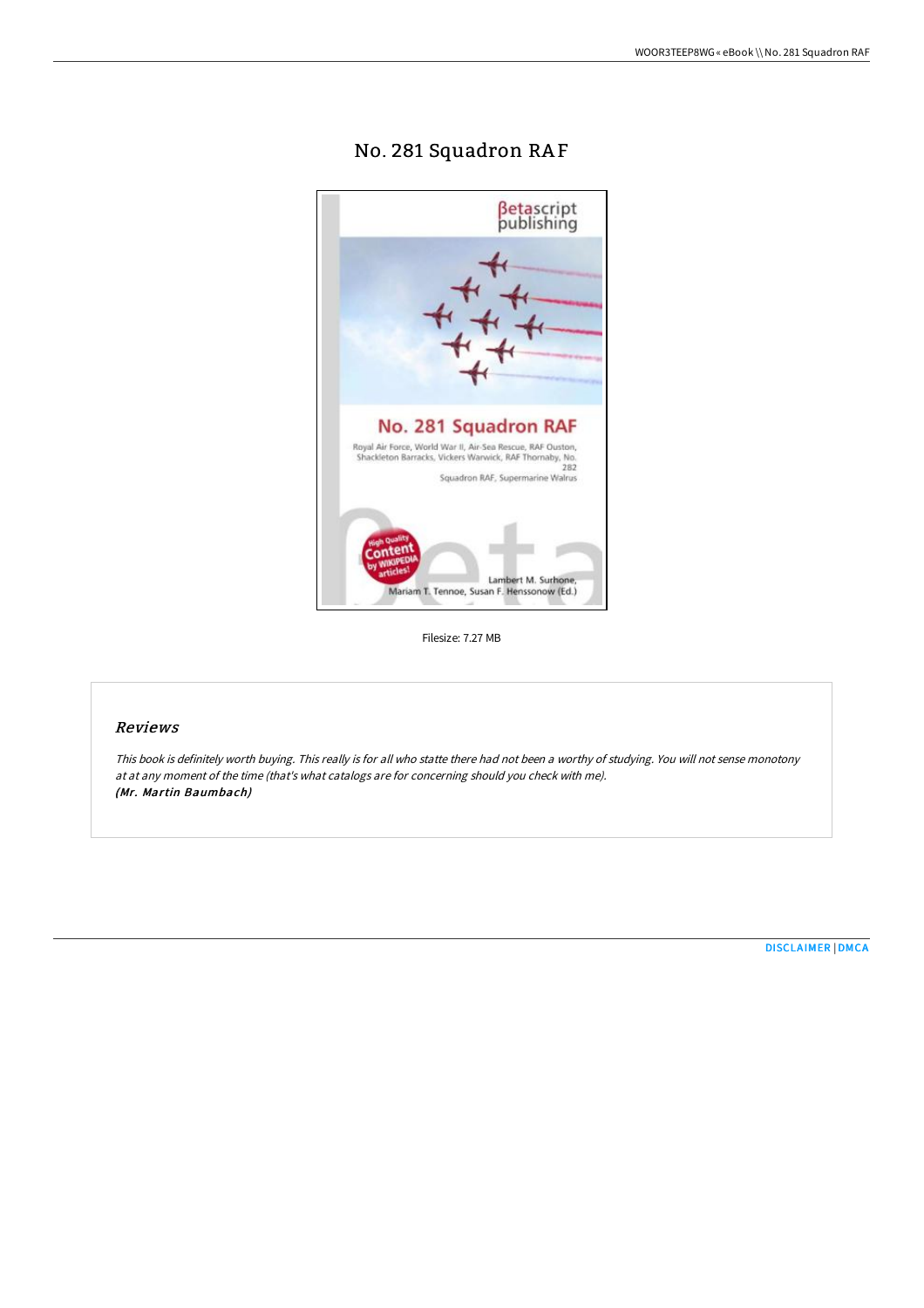# NO. 281 SQUADRON RAF



**DOWNLOAD PDF** 

Betascript Publishers Feb 2010, 2010. Taschenbuch. Condition: Neu. Neuware - High Quality Content by WIKIPEDIA articles! No. 281 Squadron was a Royal Air Force air-sea rescue squadron during the second world war. No. 281 Squadron was formed at RAF Ouston, England on the 29 March 1942 as an air-sea rescue squadron. The squadron was equipped with the Supermarine Walrus and the Avro Anson. The squadron disbanded on the 22 November 1942 when it was absorbed by 282 Squadron. The squadron reformed at RAF Thornaby on 22 November 1943 with the Vickers Warwick. The squadron moved to Tiree in February 1945 to provide air-sea rescue cover for Northern Ireland and western Scotland. 96 pp. Englisch.

 $\mathbf{F}$ Read No. 281 [Squadron](http://albedo.media/no-281-squadron-raf.html) RAF Online  $\blacksquare$ 

[Download](http://albedo.media/no-281-squadron-raf.html) PDF No. 281 Squadron RAF